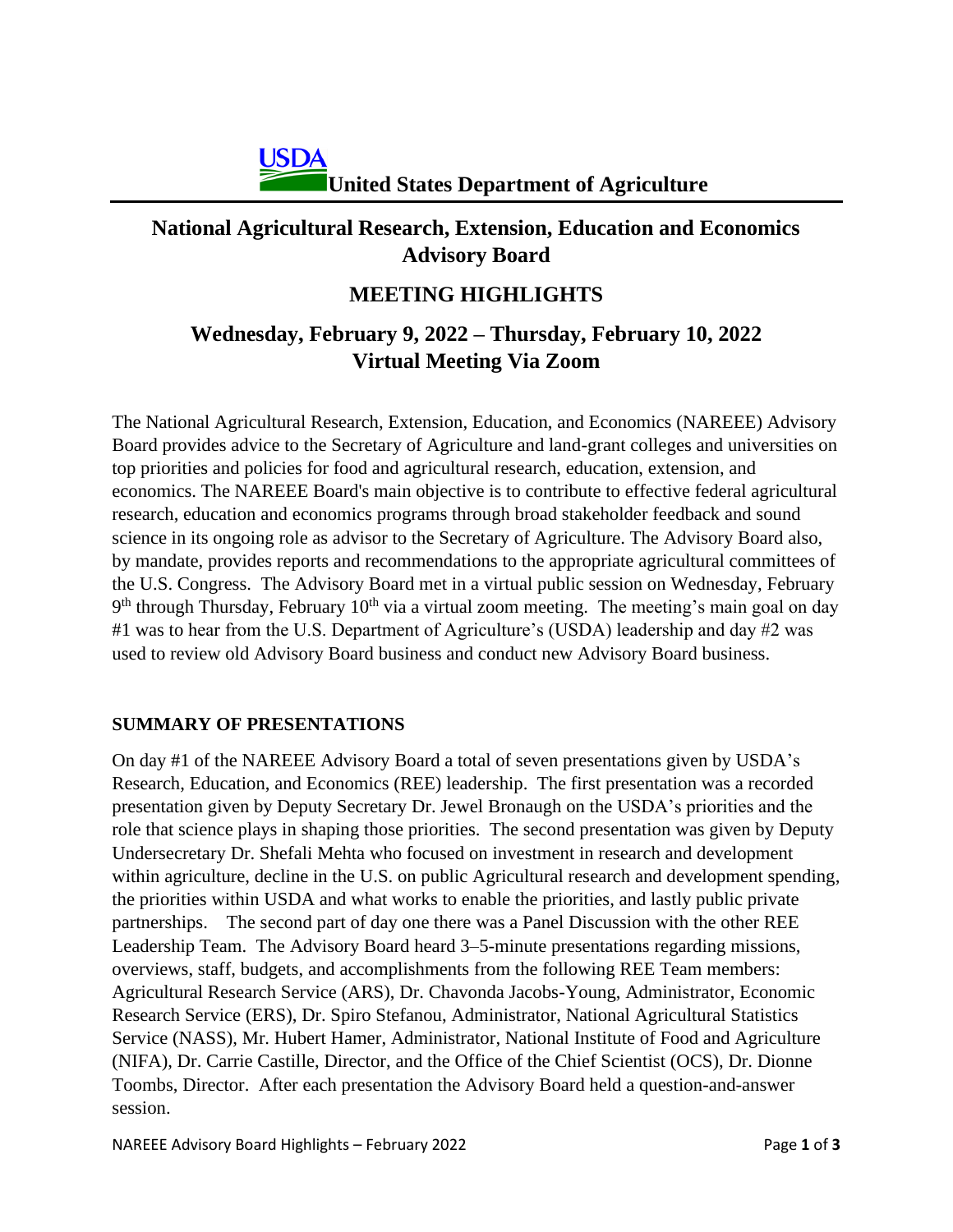### **KEY ISSUES AND RECOMMENDATIONS**

During the Virtual 'Whiteboard' of Board Big Pic Thoughts/Comments on Leadership Panel Discussion moderated by the NAREEE Advisory Board Chair Dr. Edmund Buckner several recommendations were made in response to the REE Leadership presentations. The key issues were budget and how its allocated. The Board saw that the funds allocated for agricultural research and development are small and decreasing. And with this decrease in funds, it is critical that the Board work to enlarge the budget as not to fall behind the curve. A large issue regarding funding fell on some Board members that represent 1862, 1890, and 1994 universities. These programs all have the responsibility for research and extension, and they all have historically been underfunded so to see a trend that funding will not be given for research across the board, and extension across the boards how can they continue to have innovations and technological gains. There was very robust discussion about the diversity and inclusivity letter and one recommendation was that the language should be upgraded in the letter. Also, an Ad hoc committee has been formed to help draft an updated diversity and inclusivity letter.

### **BOARD BUSINESS**

#### Old Board Business

- NGRAC Report Safeguarding and Distributing Native Crop Wild Relative Genetic Resources of the United States – **The report was approved by the Advisory Board.**
- NGRAC Report Microbial Genetic Resources in the USA **The report was approved by the Advisory Board.**
- Diversity and Inclusivity Letter **An ad hoc committee was formed to draft and revised letter; Ad hoc members: Tambra Stevenson, Jane Kolodinsky, and Mike Oltrogge.**
- Ad hoc committee on Agriculture Extension Programs (status, discussion, and next steps) - **The Advisory Board agreed that to table the discussion of these programs after board has had time to study over the historical documents.**
- Relevance and Adequacy (R&A) of 2020 Ag Climate Adaptation Report (discussion and next steps) – **The next steps taken will be recommendations from this the four key areas found in the USDA's strategic plan.**

#### New Business

The Advisory Board FY22 Projects - Committee/Council/Subcommittee Updates and Forecasted Updates.